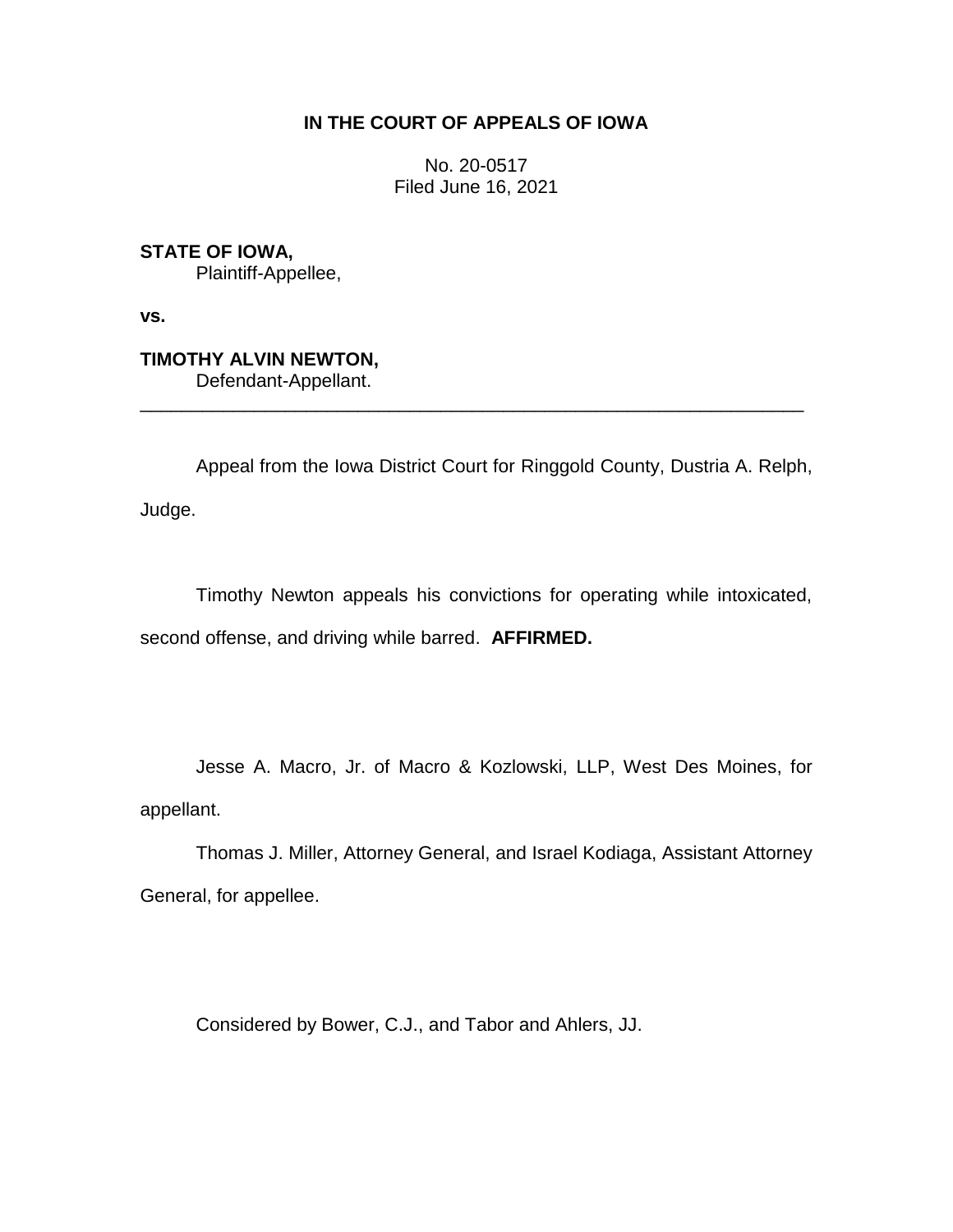## **BOWER, Chief Judge.**

 $\overline{a}$ 

Timothy Newton was found guilty of operating while intoxicated (OWI), second offense, and child endangerment after a jury trial in 2016. *State v. Newton*, No. 16-1525, 2018 WL 739251, at \*3 (Iowa Ct. App. Feb. 7, 2018) (*Newton I*).<sup>1</sup> On appeal, this court reversed the conviction for second-offense OWI, finding the court had not engaged in a proper colloquy with Newton before he stipulated to a prior OWI conviction.<sup>2</sup> Id. at \*6. On further review, our supreme court affirmed the reversal of the second-offense OWI conviction and remanded for further proceedings. *State v. Newton*, 929 N.W.2d 250, 259 (Iowa 2019) (*Newton II*).

On November 12, 2019, Newton pleaded guilty to OWI, second offense. That same date, he also pleaded guilty to a new charge of driving while barred. Newton was ordered to "submit to an evaluation for substance abuse and file a copy" of the evaluation with the clerk of court before sentencing, which was scheduled for January 13, 2020.

On January 11, Newton filed a motion for an updated presentence investigation (PSI) report and to continue sentencing. 3 The district court granted the continuance until January 27 but denied the motion for an updated PSI noting, "The defendant will be provided an opportunity to present any additions or corrections to the previously submitted report at the time of sentencing."

<sup>&</sup>lt;sup>1</sup> The convictions arise from conduct that occurred on September 3, 2014. *Newton I*, 2018 WL 739251, at \*1.

<sup>2</sup> Newton's conviction for child endangerment was affirmed. *Newton I*, 2018 WL 739251, at \*1 n.1 (noting Newton did not challenge the child-endangerment conviction).

<sup>&</sup>lt;sup>3</sup> A PSI had been completed and a report submitted in September 2016.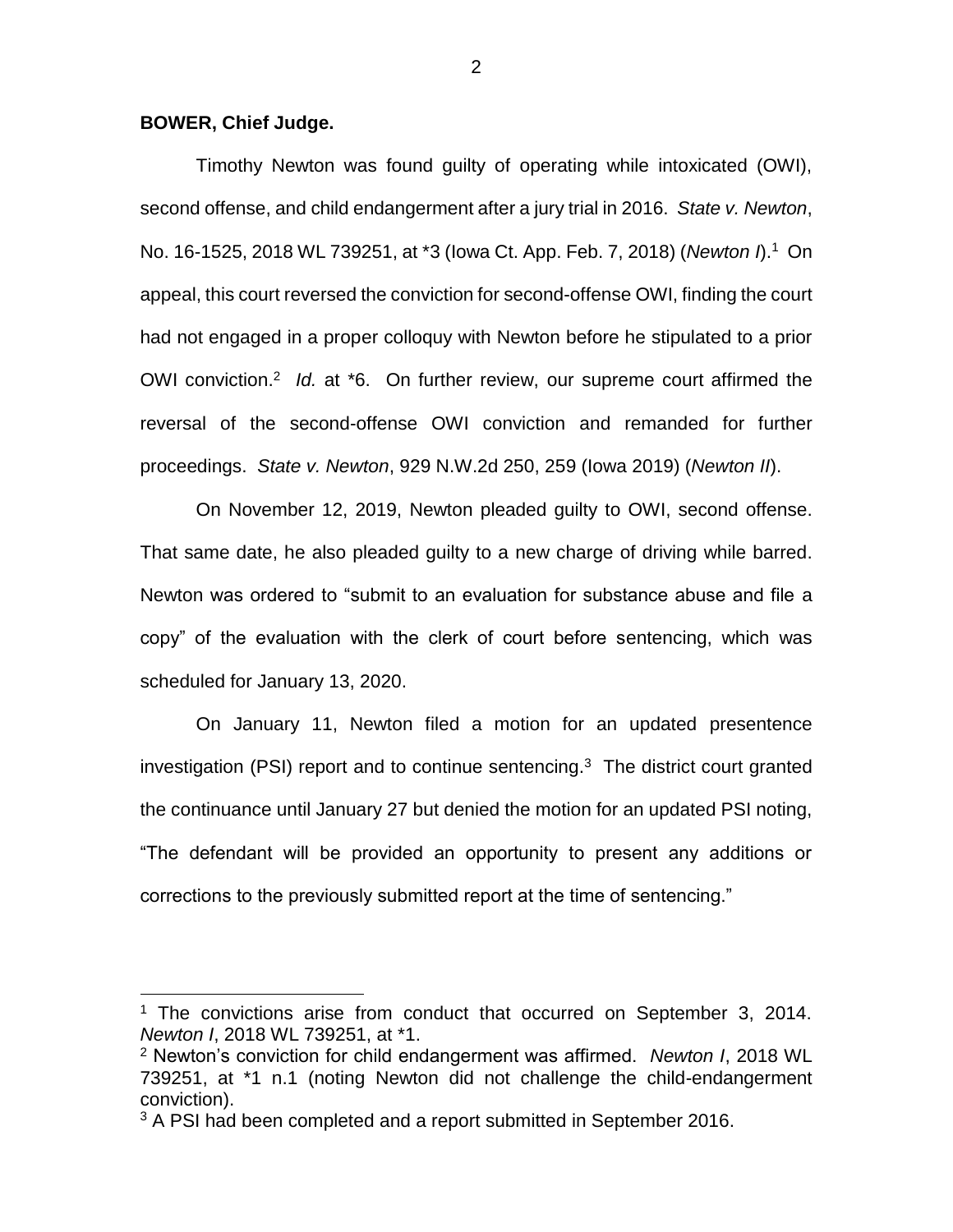On January 27, the court ordered mittimus issue on the child-endangerment conviction, and Newton began serving his two-year indeterminate sentence.

After protracted procedural delays, an attorney substitution, and the court finding Newton in contempt, the sentencing hearing for the second-offense OWI and driving-while-barred convictions was held on March 23. During the sentencing hearing a recess was taken to allow Newton to review the PSI report with his attorney. The defense did not object to the court using the information contained in the PSI report and offered no additions or corrections. The State asked the court to take judicial notice of two additional convictions since the 2016 PSI was completed.

The defense asked the court to consider granting probation on the two outstanding convictions:

I know that seems like an odd paradigm, but I think in this case and given the current environment it would provide Mr. Newton some term of incarceration as he's already experienced and will likely experience for a little while future—in the future.

But then placing him on probation on the other counts then provides a clearer path for him to exit the prison environment into the community where he would have, I think based on my experience, a little more to—a little more resources to avail himself of on the probation side versus the parole side, and that's—that's just been my experience over the years, that the probation side of things seems to do a better job of helping people get back on their feet.

The prosecutor recommended imposition of consecutive terms of

incarceration.

Your Honor, under of the plea agreement in this case, the State's recommendation is that the defendant receive periods of incarceration on the remaining two charges; on Count I, that he receive an indeterminate two-year prison term, and the State is recommending that be run concurrent to Count II in the OWI case.

Then in relation to the driving while barred case, the State is requesting the defendant be ordered to serve an indeterminate term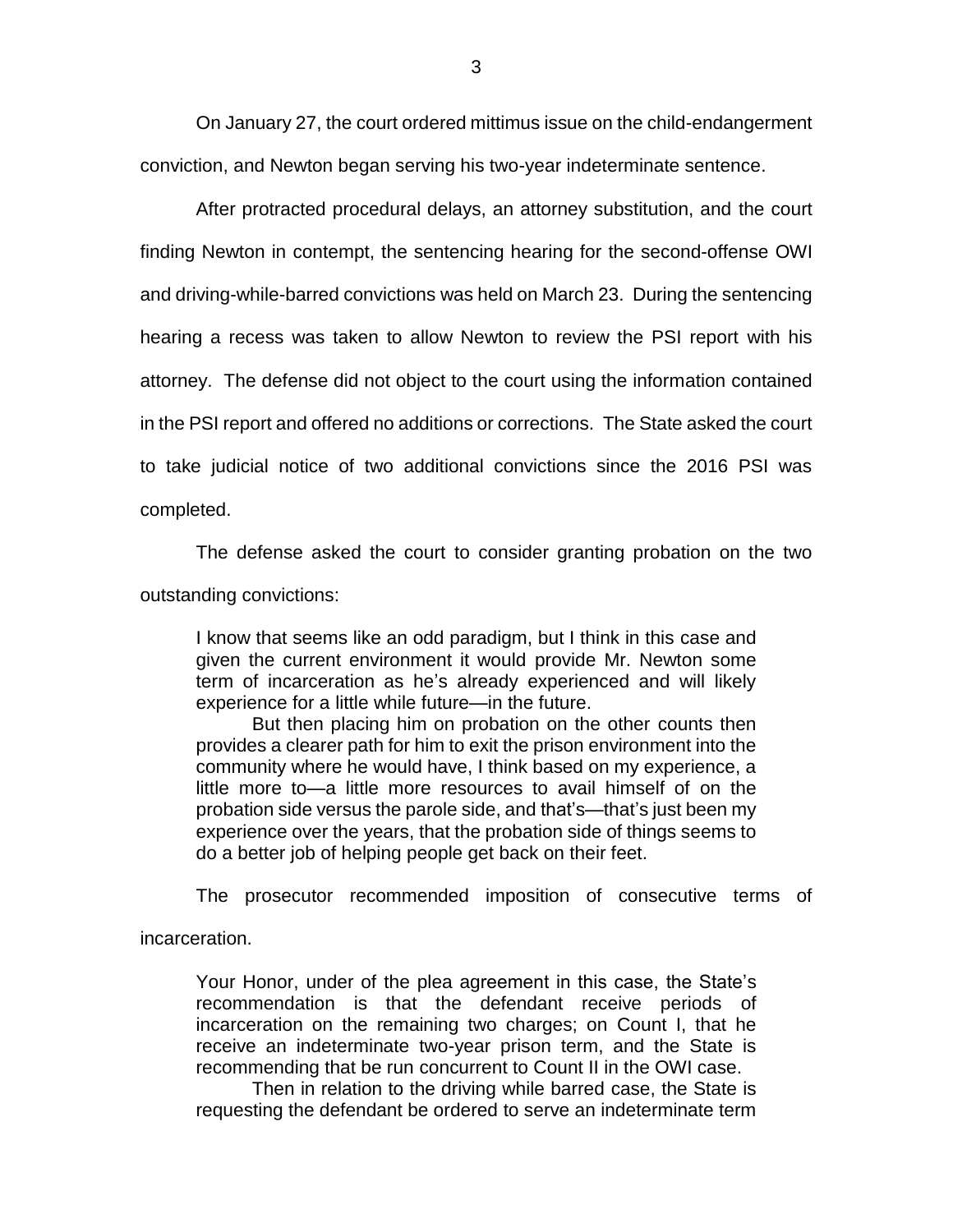not exceed two years on that charge and that sentence be served consecutive to the defendant's sentences on the OWI charge.

The reasoning—the reason for the State's argument for the consecutive time is the offense was committed while the defendant was on release at that point on posting appeal bond on the pending case. So it was—the crime was committed while the defendant was in essence awaiting imposition of sentence in this case.

. . . .

Also, Your Honor, I would note that, again, coronavirus issues, that's a legitimate consideration at this point in time concerning sentencing. It's not a factor. The supreme court has recognized or identified even in the most recent supervisory orders that have been issued, in that the issue the parole board has full authority to deal with.

In terms of the defendant receiving probation, Department of Corrections services whether those are any greater in a probation context or not, I don't know, but I would say the defendant has outstanding probation in Decatur County, so I would assume he'll be getting full benefit of any probationary services available through that case when he gets out. Between what parole services provide and what probation services can provide, he should be able to receive that through that Decatur County charge.

The district court imposed a two-year indeterminate sentence on the OWI

charge, which would be served concurrently with the child-endangerment charge Newton was then serving. In the written judgment, the court observed: "The defendant has failed to obtain and/or file a copy of the defendant's substance abuse evaluation; however, because of the defendant's sentence of incarceration set forth below, the court waives the requirement that said evaluation be obtained prior to the pronouncement of sentence . . . ." Newton was ordered to be evaluated for substance abuse during his incarceration. The court also imposed a two-year indeterminate sentence on the driving-while-barred charge to be served consecutive to the others.

Newton appeals. With respect to the sentence imposed on the OWI conviction, Newton contends the court erred in failing to ensure a substance-abuse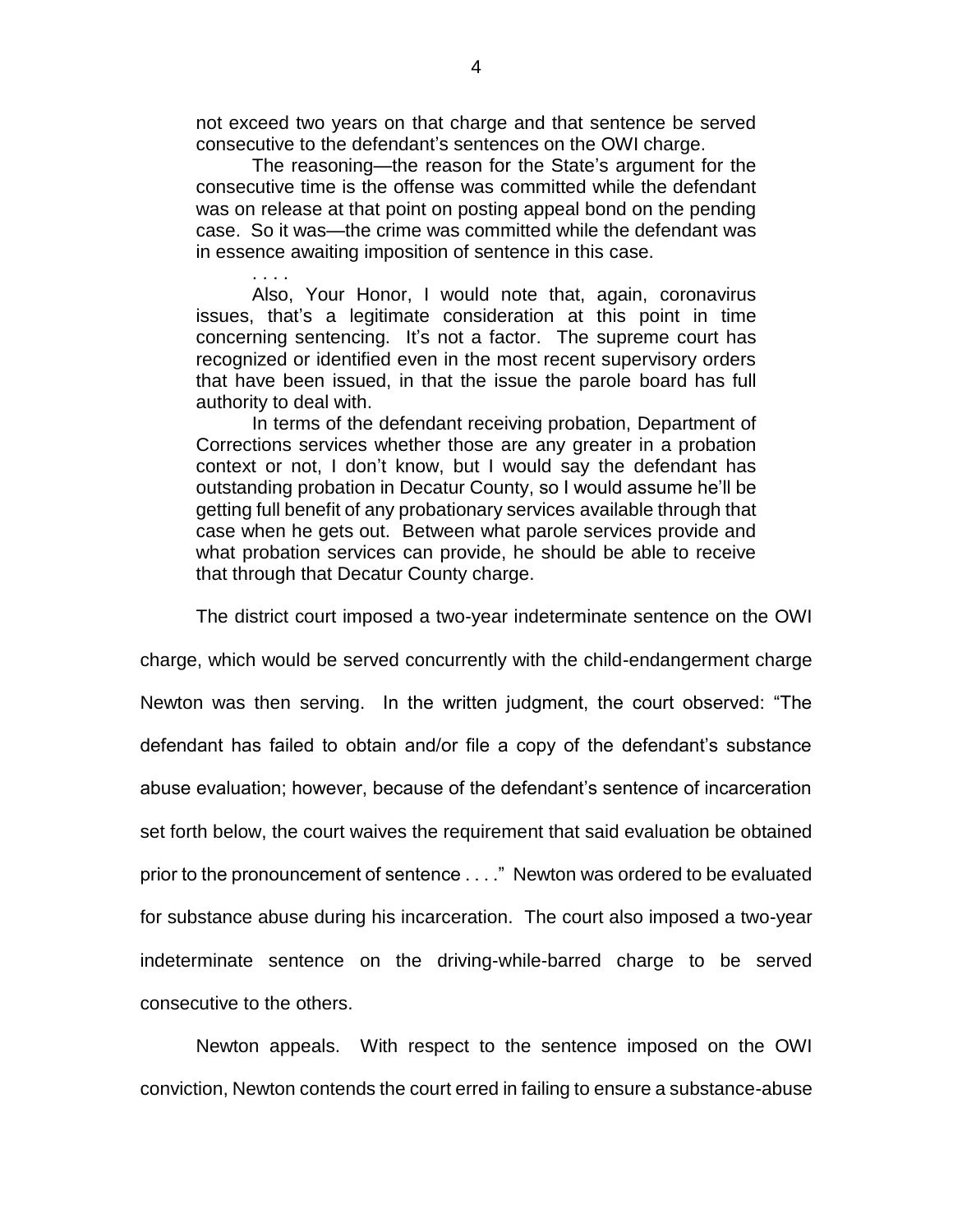evaluation was obtained prior to sentencing. As for the sentence imposed upon the driving-while-barred sentence, Newton contends the court abused its discretion in denying his motion for an updated PSI.

"Our review of a sentence imposed in a criminal case is for correction of errors at law." *State v. Formaro*, 638 N.W.2d 720, 724 (Iowa 2002). We will not reverse a sentence unless there is "an abuse of discretion or some defect in the sentencing procedure." *Id.*

Pursuant to Iowa Code section 321J.3, where a defendant is convicted of a second or subsequent OWI offense, the district court is required to order the preparation of a substance abuse evaluation prior to sentencing. We have previously recognized two exceptions to the requirement: (1) when the court receives the substantial equivalent of a substance abuse evaluation; and (2) when the public interest in securing an evaluation has been fully served.

*State v. Breese*, 581 N.W.2d 631, 632 (Iowa 1998). The *Breese* court determined the public-interest exception "embraces the circumstances of this case where the court did order the substance abuse evaluation in accordance with section 321J.3, but defendant did not cooperate with the order." *Id.* The exception is applicable here.

Newton was ordered to complete a substance-abuse evaluation on November 12, 2019. A number of continuances were granted in these proceedings. Newton did not complete a substance-abuse evaluation before mittimus issued on the child-endangerment charge in January 2020. The failure to obtain a substance-abuse evaluation prior to sentencing is not grounds for reversal under the circumstances of this case.

We have explained that the public has an interest in the evaluation and possible treatment because it "can benefit the public by aiding persons who, but for substance abuse, would make useful citizens